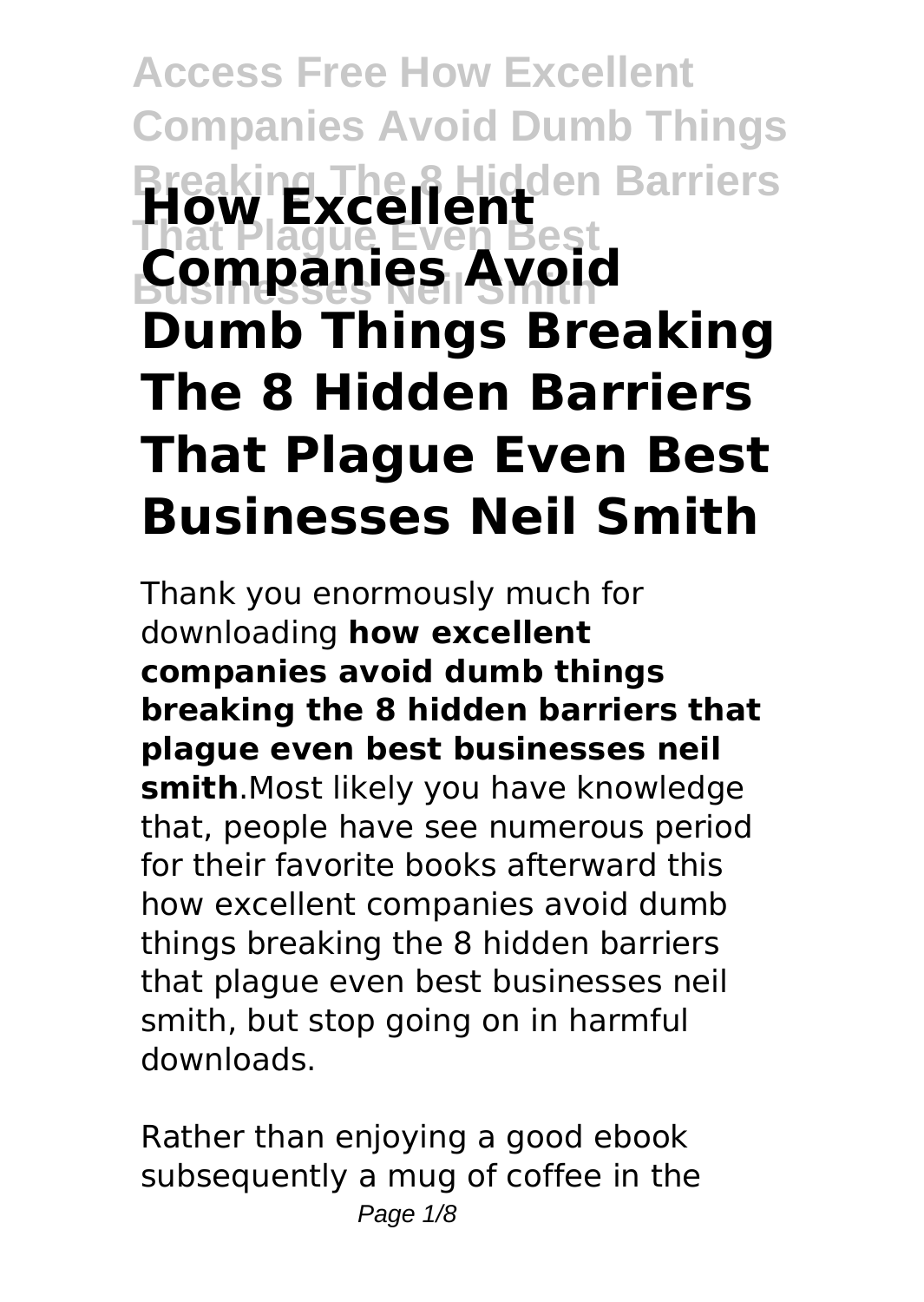**Access Free How Excellent Companies Avoid Dumb Things** afternoon, then again they juggled lers subsequently some harmful virus inside **Businesses Neil Smith companies avoid dumb things** their computer. **how excellent breaking the 8 hidden barriers that plague even best businesses neil smith** is manageable in our digital library an online access to it is set as public fittingly you can download it instantly. Our digital library saves in merged countries, allowing you to get the most less latency times to download any of our books afterward this one. Merely said, the how excellent companies avoid dumb things breaking the 8 hidden barriers that plague even best businesses neil smith is universally compatible in the same way as any devices to read.

Providing publishers with the highest quality, most reliable and cost effective editorial and composition services for 50 years. We're the first choice for publishers' online services.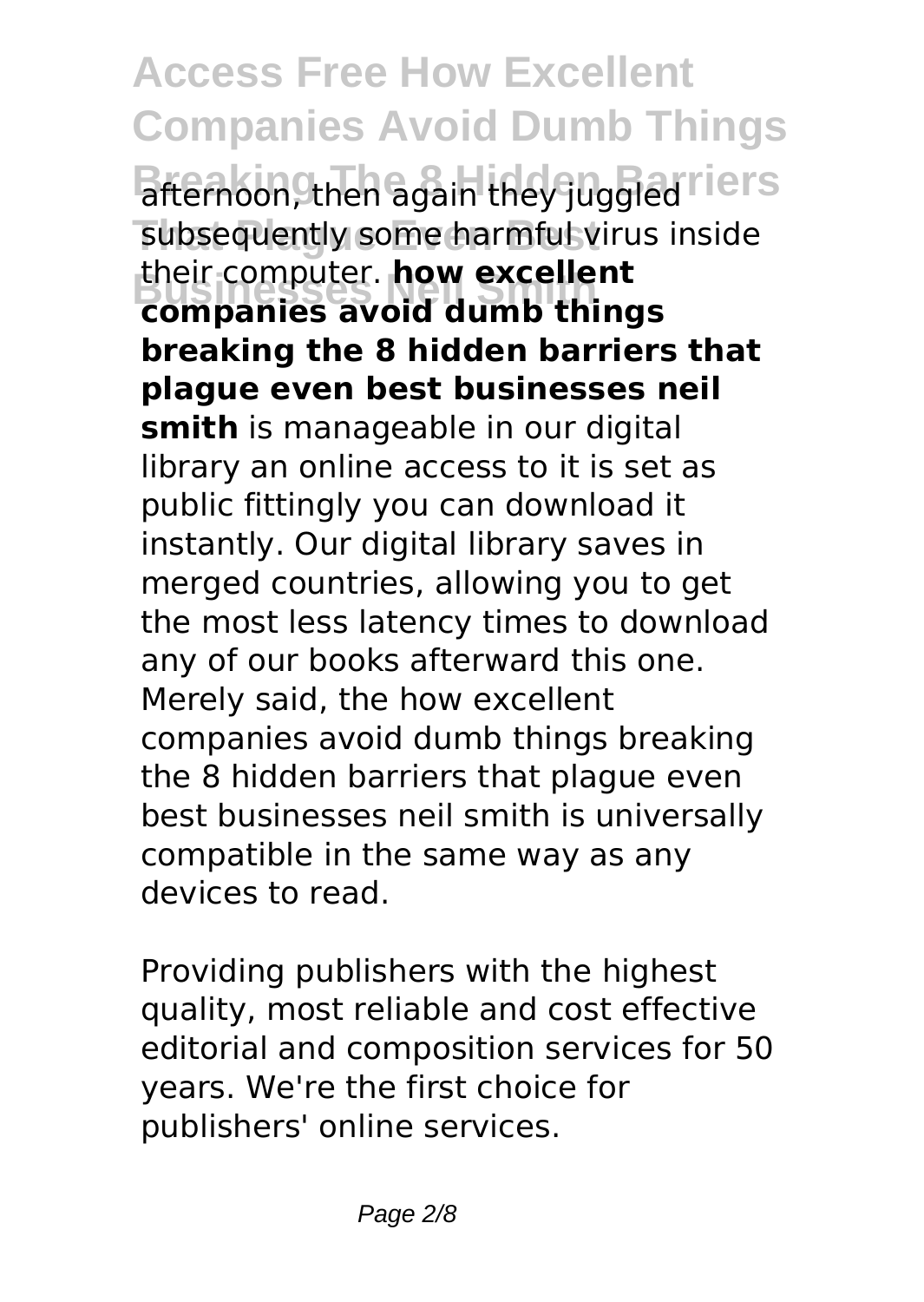## **Access Free How Excellent Companies Avoid Dumb Things How Excellent Companies Avoid lers Dumb**Plague Even Best

**Businesses Neil Smith** or fasteners when replacing your tires. Finally, avoid over-tightening the bolts This can cause serious damage to your bike and can even be dangerous. For instance, if you over-tighten the bolts on your front wheel, it can cause the forks to compress too much, making steering more difficult and could potentially cause an accident. For the rear tire, overtightening can damage the swingarm.

#### **Replacing Motorcycle Tires On Your Own? Here Are 7 Mistakes To Avoid**

Excellent. 9%. Great. 5%. Average. 4%. Poor. 4%. Bad. 78%. Filter by: English. All reviews All reviews account money coinbase customer service company time review email month support … GL. G lob alrec over yfu nds.or g. 1 review. SG. An hour ago. Rippers. Rippers Rippers Thanks to my headline for recovery process. Our 2022 Transparency Report has landed Take a look. BM. Bob Michael. 2 ...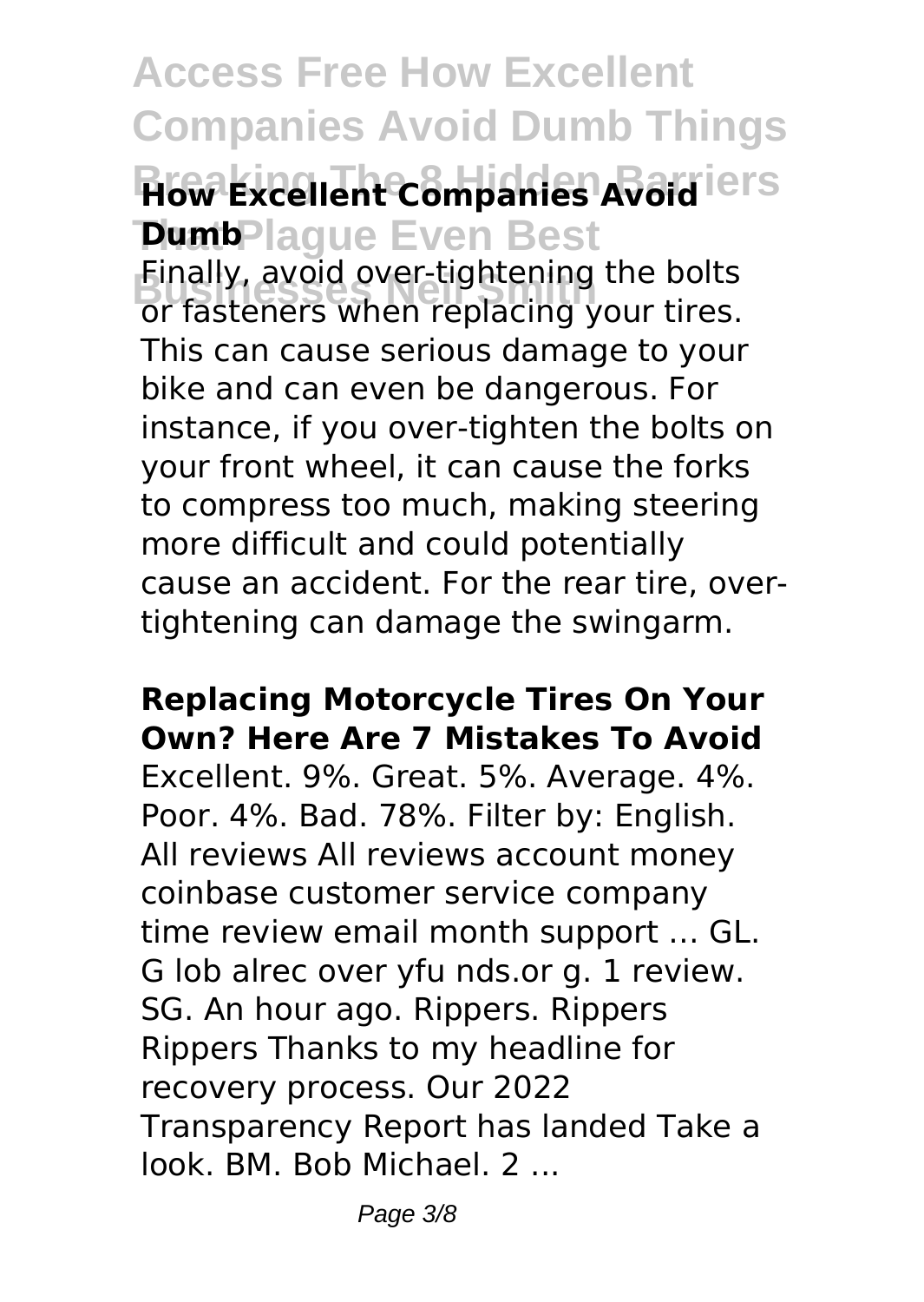# **Access Free How Excellent Companies Avoid Dumb Things Breaking The 8 Hidden Barriers**

#### **Read Customer Service Reviews of coinbase.com - Trustpilot**

**Businesse.com - Trustpliot**<br>Working through this strategy the investors can take advantage and invest in young companies that tend to have a rising growth rate. Companies which are relatively new but have a promising growth rate can be ideal for investment during the bull market. Along with the growth of the company, there would be strong chances of earning substantial ...

#### **Bull Market Investing: 6 Best Investing Strategies**

Bill & Ted's Excellent Adventures is a 1990 animated television series spinoff from the 1989 film of the same title, following the misadventures of two timetravelling slackers as they travel into the distant past and future.. As in the movie, the show features two dim-witted teenage musicians, Bill and Ted, who are visited by Rufus, a man from the future, who needs them to graduate from high

...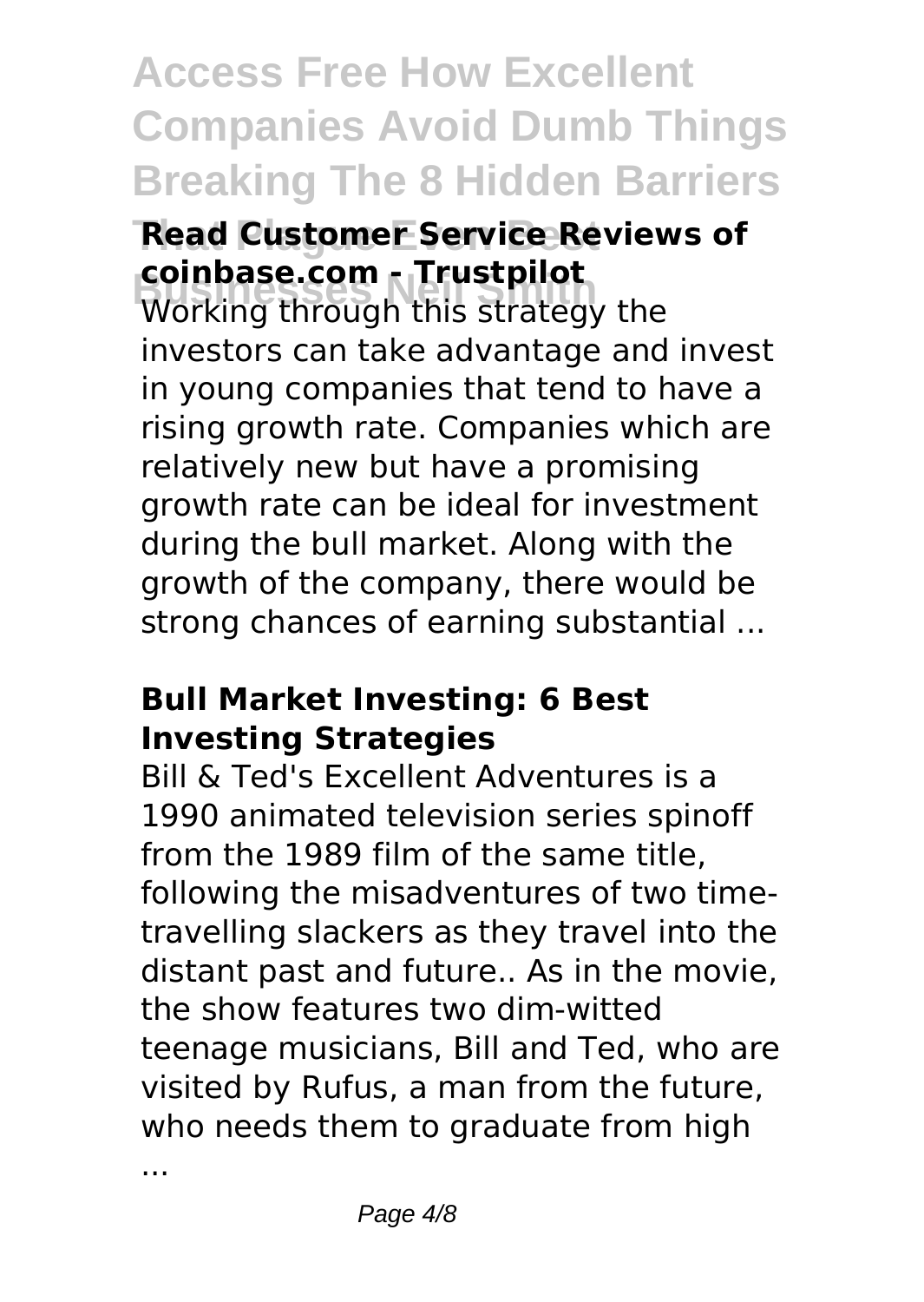**Access Free How Excellent Companies Avoid Dumb Things Breaking The 8 Hidden Barriers**

#### **That Plague Even Best Bill & Ted's Excellent Adventures (1990 TV series) - Wikipedia**

**Business Articles**<br>The fact, despite an alarming amount of recommendations otherwise, it is essential to avoid buying a 3G feature phone. Most companies have already disabled their 3G networks, and the ones that are ...

### **'Dumb phones' are perfect for people who want to unplug. Here are the ...**

Companies Collectives. Explore Collectives ... we lose the window state and they have to start over. So really: the problem is IE is dumb. – NateDSaint. Sep 5, 2012 at 19:24. 1 @FelixKling Yes it is possible. Browser makers already thought about this. Opening a popup is OK as far as there is user intent (signaled by the user clicking a link or button). Popup blockers should respect the user ...

### **javascript - Avoid browser popup**

Page 5/8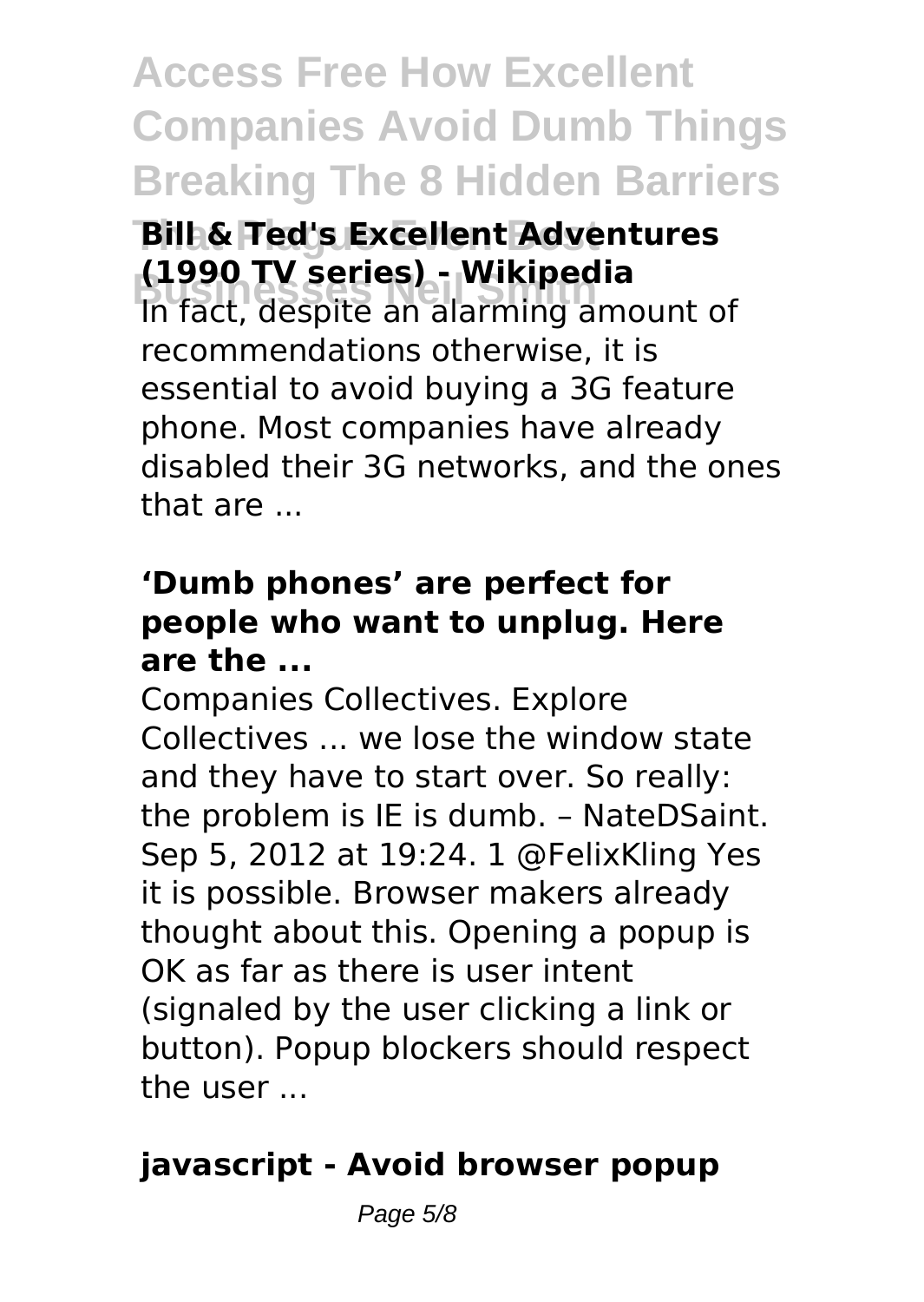**Access Free How Excellent Companies Avoid Dumb Things Blockers - Stack Overflow** Barriers **That Plague Even Best** 4 comments on "When Dumb Corporates **Businesses Neil Smith** post; Adrian 1. 30 May 2022 at 12:44 Kill Thousands. Here. " Comment on pm. It's overstocking not warmth that is the main problem. Pack any living creature in that tightly, like chickens and pigs, keep sheep 24/7 in pens and they too will die of disease and stress. Greed and callousness is the cause. Reply. Augustus 1.1. 30 May 2022 at 1:17 pm. There's ...

#### **When Dumb Corporates Kill Thousands. Here. « The Standard**

Unrivaled access, premier storytelling, and the best of business since 1930.

#### **Fortune - Fortune 500 Daily & Breaking Business News | Fortune**

And no value is created because everyone is trying to avoid getting blamed for problems. Obviously, real companies, making real software also have to keep customers happy, but at least those requirements are somewhat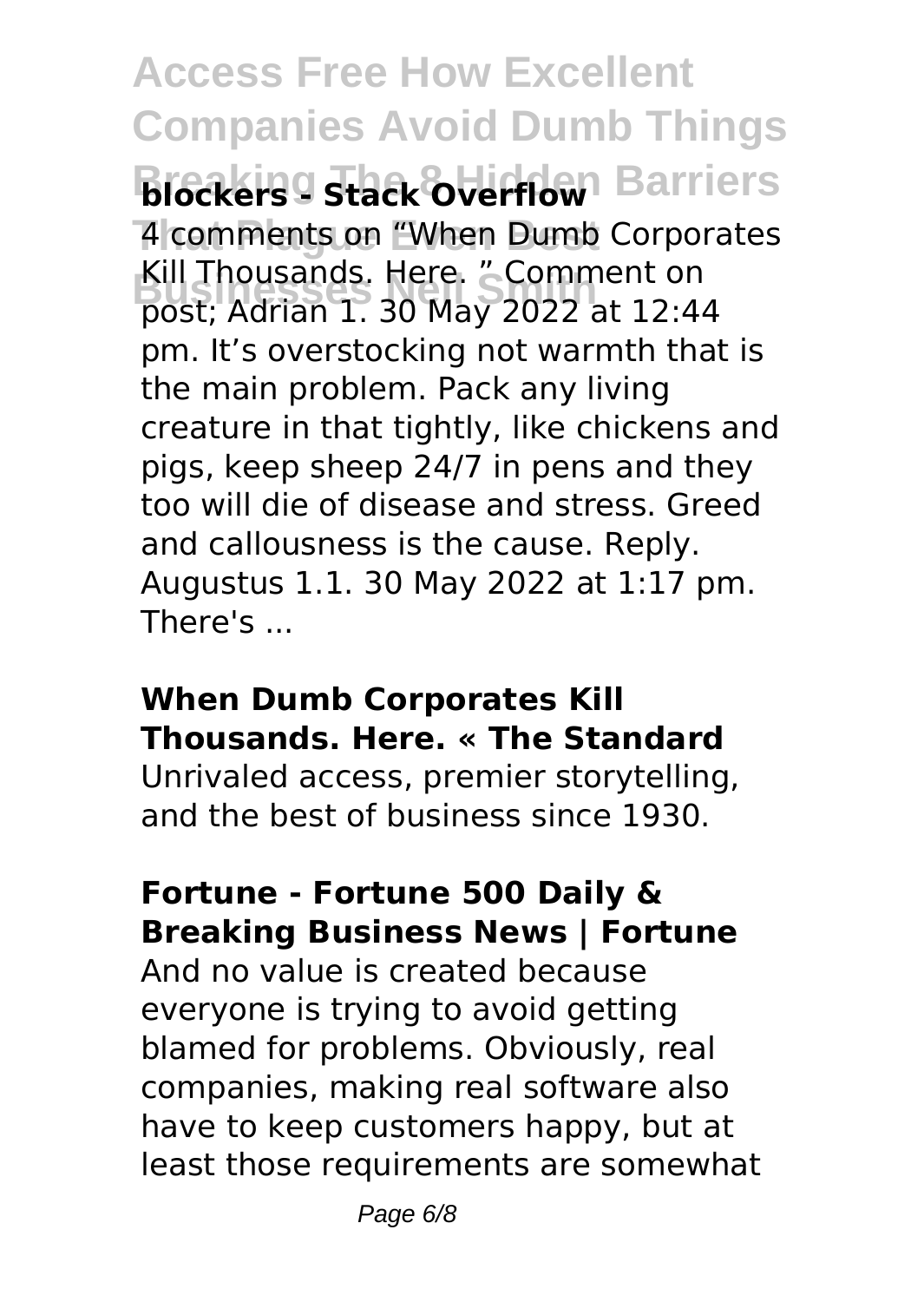**Access Free How Excellent Companies Avoid Dumb Things** predictable as they are tied to the real<sup>TS</sup> world use case, and real world value customers are getting from the product.

### **Many software companies are a joke | Hacker News**

This myth is perpetuated by the tech media. But as Rumelt points out, growth isn't automatically good. Most companies don't need to be, and can't be, as big as companies like Google, Facebook, Apple, and Amazon. Tech companies grow in an artificial way, i.e. spending the money of their investors, not money they're making from customers ...

### **Notes from "Good Strategy / Bad Strategy" by Jeff Zych**

My favorite animated talking bunny, Thumper, (sorry Roger Rabbit and Bugs) once said, "If you can't say something nice, don't say nothing at all."

#### **Speed limiter comments answer the wrong question**

Page 7/8